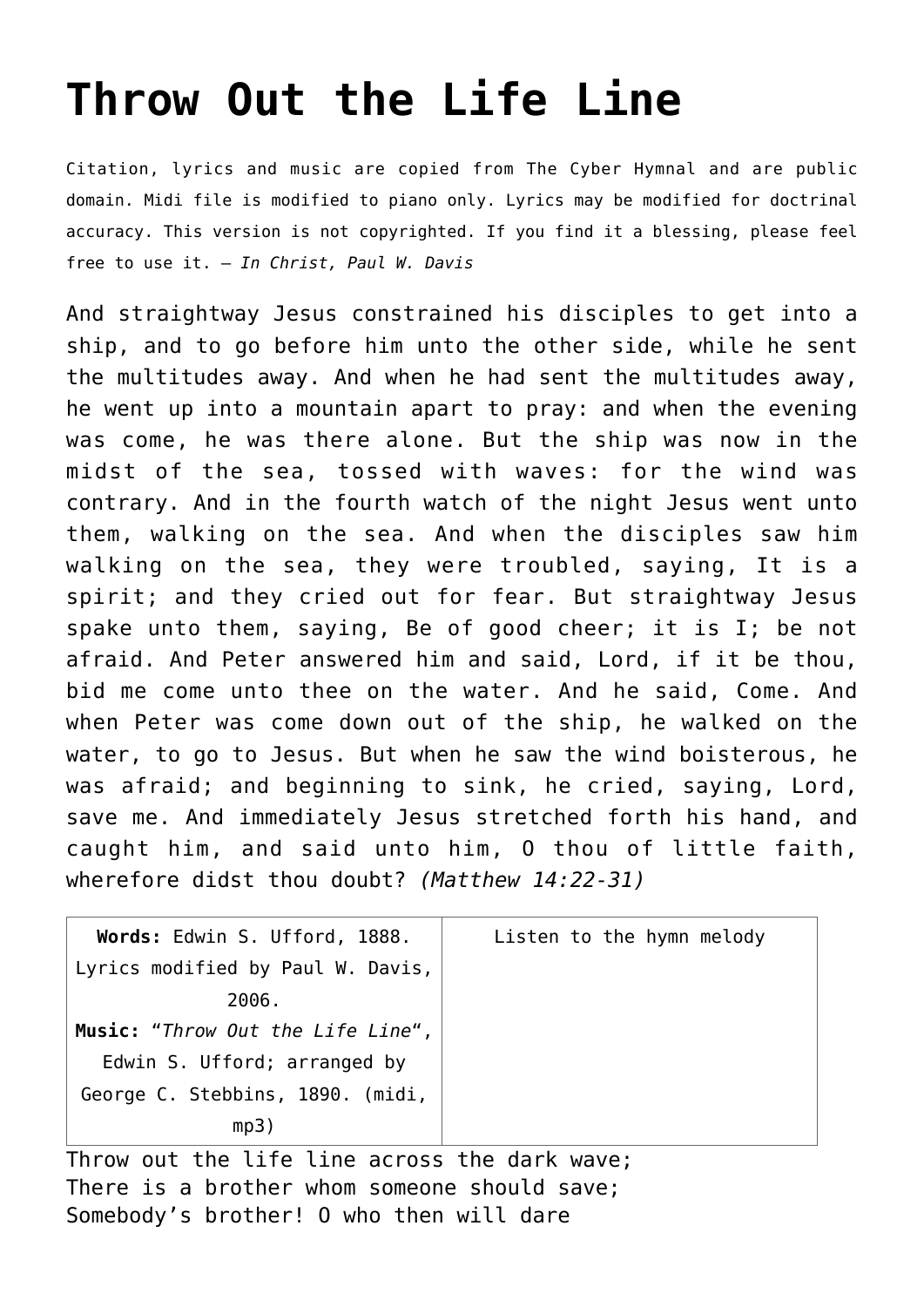To throw out the life line, his peril to share? *Throw out the life line! Throw out the life line! Someone is drifting away; Throw out the life line! Throw out the life line! Someone is sinking today.*

Throw out the life line with hand quick and strong: Why do you tarry, why linger so long? See! he is sinking; oh, hasten today And out with the life boat! away, then away!

*Throw out the life line! Throw out the life line! Someone is drifting away; Throw out the life line! Throw out the life line! Someone is sinking today.*

Throw out the life line to danger fraught men, Sinking in anguish where we all have been; Winds of temptation and billows of woe Will soon hurl them out where the dark waters flow.

*Throw out the life line! Throw out the life line! Someone is drifting away; Throw out the life line! Throw out the life line! Someone is sinking today.*

Soon will the season of rescue be o'er, Soon will they drift to eternity's shore; Haste, then, my brother, no time for delay, But throw out the life line and save them today.

*Throw out the life line! Throw out the life line! Someone is drifting away; Throw out the life line! Throw out the life line! Someone is sinking today.*

This is the life line, oh, tempest tossed men; Baffled by waves of temptation and sin; Wild winds of passion, your strength cannot brave,